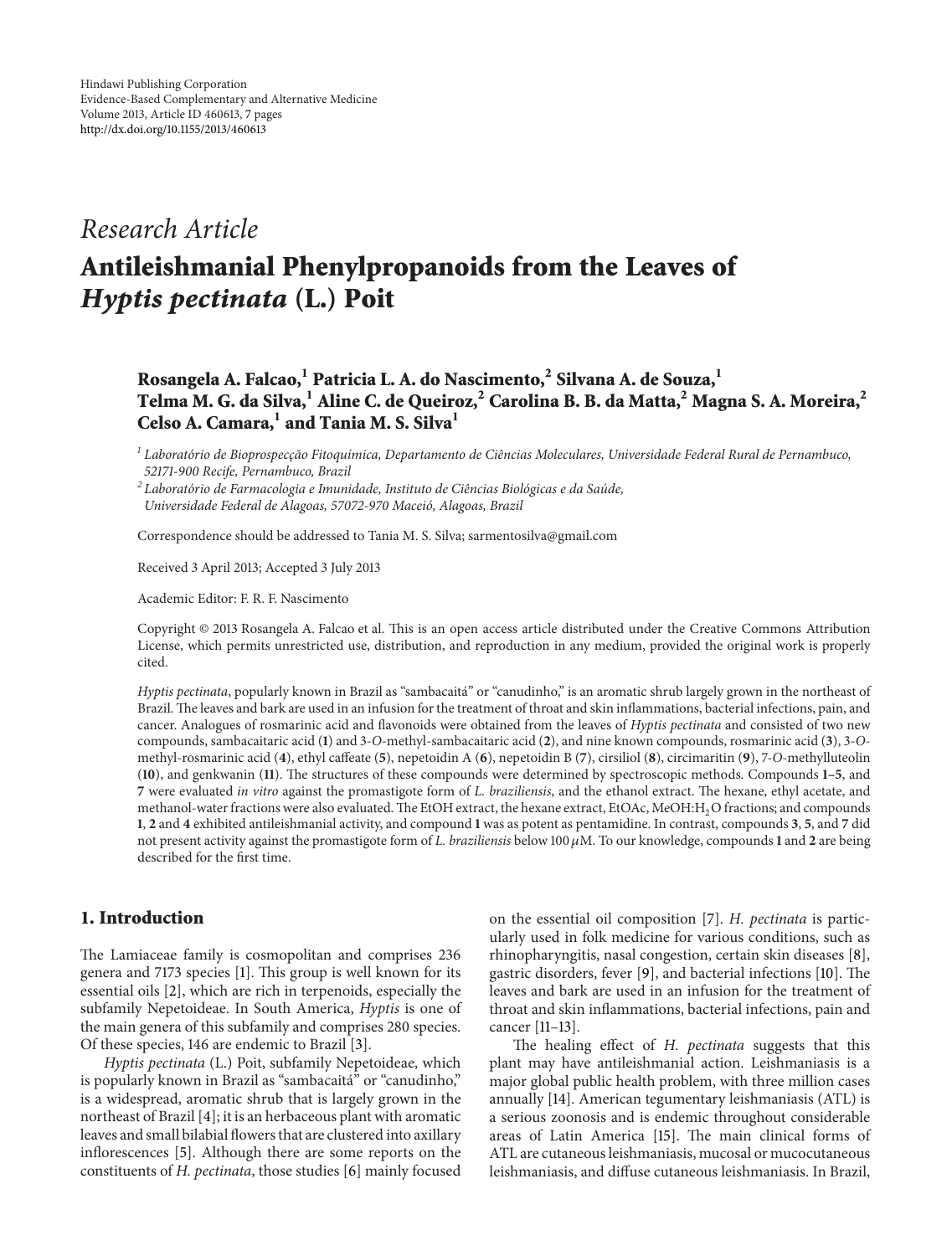

<span id="page-1-0"></span>Figure 1: Key HMBC correlations of compounds **1** and **1a**.

ATL is found in all states and has shown a high incidence over the last 20 years; furthermore, the genetic diversity among *Leishmania* parasites is great. At least seven Brazilian *Leishmania* species have been described as the etiological agent of human cutaneous disease, with most cases being caused by *Leishmania* (Viannia) *braziliensis* [\[16](#page-5-15)[–18\]](#page-5-16).

The drugs that are commercially used for the treatment of Leishmaniasis are highly toxic and require hospital monitoring because they may lead to death [\[19](#page-5-17)]. In this context, research on natural products for the treatment of leishmaniasis has been encouraged by the (World Health Organization) WHO through the Tropical Diseases Program [\[20\]](#page-5-18).

The current work led to the isolation of two new compounds, namely sambacaitaric acid (**1**) and 3-*O*-methylsambacaitaric acid (**2**) [\(Figure 1\)](#page-1-0), and nine known compounds from *H. pectinata*. **1**–**7** were phenylpropanoids, and **8**–**11** were flavonoids (Figures [2](#page-1-1) and [3\)](#page-1-2). The EtOH extract; the hexane, EtOAc, and MeOH:H<sub>2</sub>O fractions; and compounds **1**–**5** and **7** were evaluated *in vitro* against the promastigote form of *L. braziliensis*.

#### **2. Materials and Methods**

*2.1. General.* The infrared absorption spectra were recorded in KBr pellets using a Varian 640 FT-IR spectrophotometer with a PIKE ATR accessory operating in the 4000–400  $\text{cm}^{-1}$ range. The LC-ESI-MS was performed in negative electrospray mode using an Esquire 3000 Plus (Bruker), and the HRESIMS was conducted using a MicroTOF (Bruker). Silica gel 60  $F_{254}$  (Merck) for TLC plates. Sephadex LH-20 (Sigma) was employed for gel permeation chromatography. <sup>1</sup>H and  $^{13}$ C NMR spectra were obtained using a Bruker DRX 500 (500 MHz for  $^{1}$ H and 125 MHz for  $^{13}$ C) and Bruker DPX300 (300 MHz for <sup>1</sup>H and 75 MHz for <sup>13</sup>C) in DMSO- $d_6$ . The CD was recorded with a Jasco J-515 CD spectrometer. The optic rotation was determined in a KRUESS OPTRONIC spectrometer. All solvents used are of commercial HPLC grade.



<span id="page-1-1"></span>Figure 2: Chemical structures of compounds (**2**–**7**) isolated from *H. pectinata*.



<span id="page-1-2"></span>Figure 3: Chemical structures of compounds (**8**–**11**) isolated from *H. pectinata*.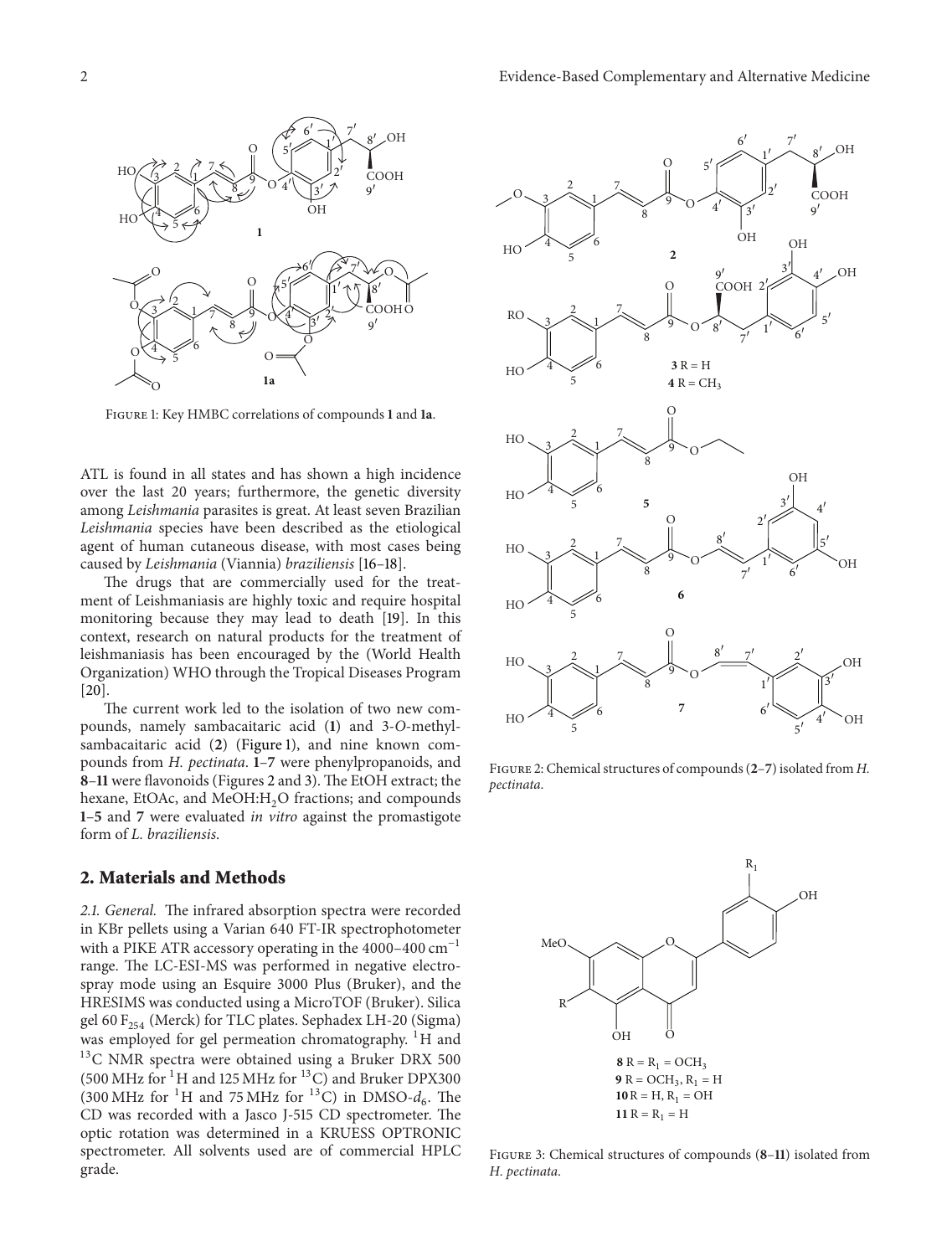*2.2. Plant Material.* The leaves of *Hyptis pectinata* were collected in Garanhuns city, State of Pernambuco, Brazil, from April to July 2010. A voucher specimen is deposited at the Instituto de Pesquisa Agropecuária (IPA), Pernambuco, Brazil.

*2.3. Extraction and Isolation.* The plant material was successively extracted with EtOH to obtain 7.0 g of dry extract. This extract was dissolved in MeOH :  $H_2O$  (1:1) and successively fractionated with hexane and EtOAc. A portion of the EtOAc fraction (3.5 g) was subjected to chromatography on a Sephadex LH-20 column with methanol as the mobile phase. Compounds **1** (44.2 mg), **2** (54.0 mg), **3** (97.9 mg), **4** (26.0 mg), **5** (24.9 mg), **6** (20.0 mg), **7** (28.3 mg), **8** (22.4 mg), **9** (14.0 mg),**10** (11.0 mg), and **11**(7.4 mg) were then purified by semipreparative HPLC on a Luna Phenomenex RP-18 column (21 mm  $\times$  250 mm  $\times$  5  $\mu$ m) and detected at 320 nm at a flow rate of 16 mL/min using a mobile phase of  $H_2O$  (A) and methanol (B) with the following pattern: from 0–10 min, 40– 60% B; to 25 min, 80% B; and to 28 min, 100% B. The purity of the compounds was examined via analytical HPLC with diode array detection.

*2.4. In Vitro Activity against Leishmania braziliensis.* Promastigotes of *L. braziliensis* (MHOM/BR/87/BA125) were obtained from Dr. Valéria de Matos Borges at the Gonçalo Moniz Research Center. The parasites were maintained *in vitro* in Schneider's medium supplemented with 10% FBS and 2% human urine. Stock solutions of the EtOH extract; the hexane, EtOAc, and MeOH:H<sub>2</sub>O fractions; and compounds **1**–**5** and **7** from *H. pectinata*, as well as pentamidine (the reference leishmanicidal drug), were prepared in DMSO immediately before use. The cytotoxicities of the extract, fractions, and compounds against the promastigotes were determined. Stationary phase *L. braziliensis* promastigotes were plated in 96-well vessels (Nunc) at  $1 \times 10^5$  cells per well in Schneider's medium supplemented with 10% FBS and 2% human urine. Each compound solution was added at increasing concentrations  $(0.001-100 \mu g/mL)$  for the extract and fractions; 0.001–100  $\mu$ M for the compounds). Cells were also cultured in a medium without compounds and vehicle (basal growth control) or with DMSO 0.1% (vehicle control). After 48 h, the extracellular load of *L. braziliensis* promastigotes was estimated by counting the promastigotes in Schneider's medium with a CELM automatic cell counter (model CC530) [\[21](#page-5-19)].

#### **3. Results and Discussion**

Upon extraction and fractionation, the leaves of *Hyptis pectinata* yielded compounds**1**–**11**(Figures [1–](#page-1-0)[3\)](#page-1-2). Compounds **1** and **2** were identified as new compounds and as rosmarinic acid analogues, based on the detailed NMR analysis described below [\(Table 1\)](#page-3-0). Compound **1** was obtained as a yellowish, amorphous powder, and its optical rotation was  $[\alpha]_D = +30$ (*c* 0.001, MeOH). Its molecular formula was deduced to be  $C_{18}H_{16}O_8$  by HRESIMS, which showed a molecular ion peak  $[M-H]^{+}$  at *m/z* 359.0759 (Calcd *m/z* for  $C_{18}H_{15}O_8$ , 359.0761). The UV spectrum exhibited signals at 322, 296, and 239 nm, and the IR spectrum showed signals at 3435, 1628, 1524, and 1405 cm−1. The <sup>1</sup> H and <sup>13</sup>C NMR spectra of **1** were similar to those of rosmarinic acid.

In the <sup>1</sup> H-NMR spectrum of **1**, two sets of ABX proton signals at  $(\delta$  7.03, d,  $J = 2.0$  Hz; 6.74, d,  $J = 8.5$  Hz; 6.92, dd,  $J = 8.5, 2.0$  Hz) and ( $\delta$  6.66, d,  $J = 2.0$  Hz; 6.59, d,  $J = 8.5$  Hz; 6.48, dd,  $J = 8.5$ , 2.0 Hz) and two olefinic proton signals at  $\delta$ 7.34 (d,  $J = 17.0$  Hz) and 6.18 (d,  $J = 17.0$  Hz) were observed. In the aliphatic region, there were three proton signals at  $\delta$ 4.85 (m), 3.01 (m), and 2.74 (m). The <sup>13</sup>C-NMR spectrum showed 18 carbon signals. In the heteronuclear multiple bond correlation (HMBC) spectrum, the H-7 proton signal ( $\delta$  7.34) was long range coupled with aromatic carbons at  $\delta$  125.58 (C-1), 114.23 (C-2), and 119.4 (C-6), an olefinic carbon at  $\delta$  114.90 (C-8) and the carbonyl carbon at  $\delta$  166.22 (C-9) [\(Figure 1\)](#page-1-0). The absolute configuration of **1** was determined by CD spectroscopy. Because the chiral center and its immediate environment are identical to those of rosmarinic acid **3** [\(Figure 4\)](#page-3-1), one would expect a similar CD spectrum if the configuration around  $C-8'$  in **3** was the same as in **1**. On the basis of these observations, the structure of compound (**1**) was established to be isoferuloyl-4'-(3'-hydroxyphenyl)-(8'R)lactic acid, and the compound was named sambacaitaric acid.

The sambacaitaric acid  $(1)$  was treated with Ac<sub>2</sub>O/pyridine to yield the peracetyl derivative (1a). The <sup>1</sup>H and <sup>13</sup>C NMR spectral data of **1a**, obtained through the analysis of extensive 1D and 2D NMR experiments [\(Figure 1](#page-1-0) and [Table 1\)](#page-3-0), was also used to confirm the postulated structure of **1**. Electrospray ionization mass spectroscopy (ESI-MS) of **1a** showed the [M-H]<sup>+</sup> at *m/z* 527, corresponding to the molecular formula  $C_{26}H_{24}O_{12}$ .

Compound **2** was obtained as a yellowish, amorphous powder and showed positive optical rotation,  $[\alpha]_D = +10$ (*c* 0.1, MeOH). Its molecular formula was deduced to be  $C_{19}H_{18}O_8$ , which produced the  $[M-H]^+$  peak at *m/z* 373. The UV spectrum exhibited signal at 340 nm and the IR spectrum showed signals at 3420, 1680, and 1607  $\rm cm^{-1}$ . The  $^1\rm H$  and  $^{13}\rm C$ NMR spectra were similar to those of **1** with the addition of a methoxyl group on the **3** position. Thus, the structure of this new compound was established as 3-*O*-methyl-sambacaitaric acid.

The known compounds were identified from the spectroscopic data (UV, IR, ESIMS, and NMR) to be rosmarinic acid (**3**), 3-*O*-methyl-rosmarinic acid (**4**) [\[22](#page-5-20)], ethyl caffeate (**5**) [\[23](#page-5-21)], nepetoidin A (**6**), nepetoidin B (**7**) [\[24\]](#page-5-22), cirsiliol (**8**), [\[25](#page-5-23)] circimaritin (**9**) [\[26\]](#page-5-24), 7-*O*-methylluteolin (**10**) [\[27](#page-5-25)], and genkwanin (**11**) [\[28](#page-5-26)].

Regarding compounds **6** and **7** (nepetoidins A and B, resp.), according to Grayer et al. [\[29\]](#page-6-0), the presence of this pair of caffeic acid esters is chemotaxonomically significant for distinguishing the Nepetoideae from the other subfamilies of Lamiaceae and related families.

This is the first occurrence of flavonoid **8** (cirsiliol) in the *Hyptis* genus; however, it has also been found in the Labiateae family in the *Sideritis*, *Stachys*, *Teucrium* and *Rosmarinus* genera. According to Tomás-Barberán and wollenweber [[30](#page-6-1)], these compounds are externally located and are dissolved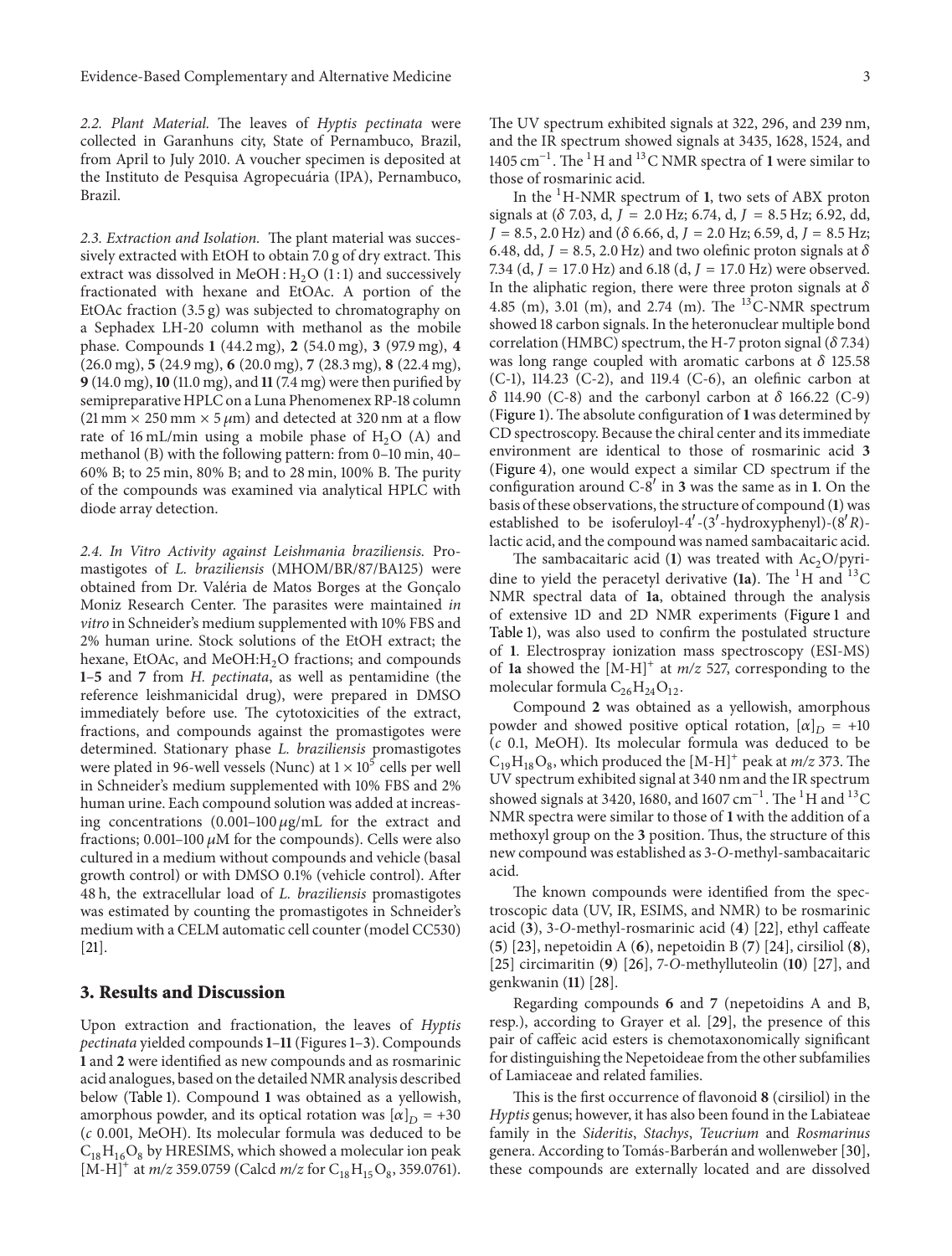|                    | 1                |                          |                     | 1a              |                  |                   |                     |                  |
|--------------------|------------------|--------------------------|---------------------|-----------------|------------------|-------------------|---------------------|------------------|
| Position           | $\delta_{\rm C}$ | $\delta_{\rm H}$         | $^{2}J_{\text{CH}}$ | $^3J_{\rm{CH}}$ | $\delta_{\rm C}$ | $\delta_{\rm H}$  | $^{2}J_{\text{CH}}$ | $3J_{\text{CH}}$ |
| $\overline{9'}$    | 172.1            |                          |                     |                 | 172.5            |                   | $H-8'$              | $H-7'$           |
| $\overline{9}$     | 166.2            |                          | $H-8$               | $H-7$           | 166.3            |                   | $H-8$               | $H-7$            |
| $\overline{4}$     | 148.4            |                          | $H-5$               | $H-2, H-6$      | 149.4            |                   |                     | $H-2$            |
| $\mathfrak{Z}$     | 145.81           |                          | $H-2$               | $H-5$           | 138.53           |                   | $H-2$               | $H-5$            |
| 4'                 | 144.9            |                          | $H-5'$              | $H-2'$ , $H-6'$ | 141.8            |                   |                     | $H-2'$ , $H-6'$  |
| 3'                 | 143.5            |                          |                     |                 | 141.0            |                   | $H-2'$              | $H-5'$           |
| 1'                 | 129.9            |                          |                     | $H-5'$          | 134.8            |                   | $H-7'$              | $H-8'$           |
| $\mathbf{1}$       | 125.6            |                          | $H-7$               | $H-5, H-8$      | 127.4            |                   | H-2, H-6, H-7       | $H-5, H-8$       |
| 7                  | 144.34           | $7.34$ (d, 16.0)         | $H-6$               | $H-2, H-8$      | 145.3            | $7.56$ (d, 16.0)  |                     |                  |
| 6                  | 120.8            | $6.92$ (dd, $8.5; 2,0$ ) |                     | $H-2, H-7$      | 126.6            | $7.24$ (sl)       |                     |                  |
| 6'                 | 119.7            | $6.48$ (dd, $8.0; 2.0$ ) |                     |                 | 127.6            | $7.14$ (sl)       |                     | $H-7'$           |
| $2^{\prime}$       | 116.6            | $6.66$ $(d, 2.0)$        |                     | $H-6'$          | 124.2            | 7.16(s)           |                     | $H-2'$ , $H-7'$  |
| $\mathbf 5$        | 115.9            | $6.74$ (dd, 8.5; 2,0)    |                     |                 | 117.9            | $6.32$ (d, 8.0)   |                     |                  |
| 5'                 | 115.4            | $6.59$ (dd, $8.5; 2,0$ ) |                     |                 | 117.1            | 7.11(m)           |                     |                  |
| $\sqrt{2}$         | 114.9            | $7.03$ (d, 2.0)          |                     |                 | 123.38           | 7.11(m)           |                     | $H-7$            |
| $\,8\,$            | 114.9            | $6.18$ (d, 16.0)         | $H-7$               |                 | 115.3            | $6.29$ (d, 16.0)  |                     |                  |
| 8'                 | 75.9             | 4.85(m)                  |                     |                 | 72.3             | 5.4(m)            | $H-8'$              |                  |
| 7'                 | 37.2             | $3.01$ (m), $2.74$ (m)   |                     |                 | 36.6             | 3.24 (m)          |                     |                  |
| OCOCH <sub>3</sub> |                  |                          |                     |                 | 168.3-169.1      |                   |                     |                  |
| OCOCH <sub>3</sub> |                  |                          |                     |                 | $20.7 - 20.9$    | $2.26 - 2.34$ (s) |                     |                  |

<span id="page-3-0"></span>TABLE 1: <sup>1</sup>H (300 MHz) and <sup>13</sup>C NMR (75 MHz) spectroscopic data for **1** and **1a** (DMSO- $d_6$ ,  $\delta$  in ppm).



<span id="page-3-1"></span>Figure 4: CD spectra of **1** (dotted line) and **3** (solid line).

in a terpenoid matrix, and they have been found in larger amounts in species that grow in xeric habitats. Flavonoids **9** (circimaritin) and **11** (genkwanin) were isolated from *Hyptis fasciculata*, a native species of Brazil, Argentina, and Uruguay [\[31\]](#page-6-2).**10** (7-*O-*methylluteolin) was reported for the first time in the genus *Hyptis*.

To evaluate and compare the leishmanicidal profile of *H. pectinata*, the EtOH extract; the hexane, EtOAc, and  $MeOH:H<sub>2</sub>O$  fractions; and the compounds isolated in major quantities (**1**–**5** and **7**) were evaluated *in vitro* against the promastigote form of *L. braziliensis*. The maximum effect and the  $IC_{50}$  value (the concentration of sample causing 50% reduction in survival/viability of the parasites) were used as the parameters for antileishmanial activity [\(Table 2\)](#page-4-0).

The EtOH extract; the hexane, EtOAc, and MeOH: $H_2O$ fractions; and compounds **1**, **2,** and **4** exhibited antileishmanial activity, with maximum effects of 91.6  $\pm$  2.5, 90.0  $\pm$ 3.6, 81.5  $\pm$  5.9, 61.5  $\pm$  1.2, 56.0  $\pm$  0.8, 48.8  $\pm$  1.7, and 69.1  $\pm$ 2.7%, respectively. Moreover, the EtOH extract (IC<sub>50</sub> = 0.7)  $\pm$  0.1  $\mu$ g/mL), the EtOAc fraction (IC<sub>50</sub> = 0.4  $\pm$  0.1  $\mu$ g/mL), the hexane fraction (IC<sub>50</sub> =  $0.2 \pm 0.1 \,\mu\text{g/mL}$ ), compound 1  $(IC_{50} = 6.9 \pm 0.7 \,\mu\text{M}/2.5 \pm 0.04 \,\mu\text{g/mL})$ , and compound 4  $(IC_{50} = 5.4 \pm 0.8 \,\mu\text{M}/2.0 \pm 0.3 \,\mu\text{g/mL})$  were as potent as pentamidine (which has an efficacy of  $93.5 \pm 0.7\%$  and IC<sub>50</sub>  $= 0.9 \pm 0.03 \,\mu\text{M}/0.3 \pm 0.01 \,\mu\text{g/mL}$ . In contrast, compounds **3**, **5**, and **7** did not present activity against the promastigote form of *L. braziliensis* below 100  $\mu$ M.

Several polyphenols with promising antileishmanial effects have been reported [\[32,](#page-6-3) [33\]](#page-6-4). Concerning the structureactivity relationship, it would appear that methoxylation of sambacaitaric acid on  $C_3$  diminished the efficacy and potency. However, the absence of the methoxyl group on the **3** position in rosmarinic acid (**3**) abolished the leishmanicidal activity against the promastigote form of *L. braziliensis*. Moreover, Radtke [\[34](#page-6-5)] demonstrated that rosmarinic acid did not show selective toxicity when tested against the promastigote stages of the other Leishmania species (*L. major, L. donovani, L. guyanensis*, and *L. killicki*) but did exhibit moderate antileishmanial activity against intracellular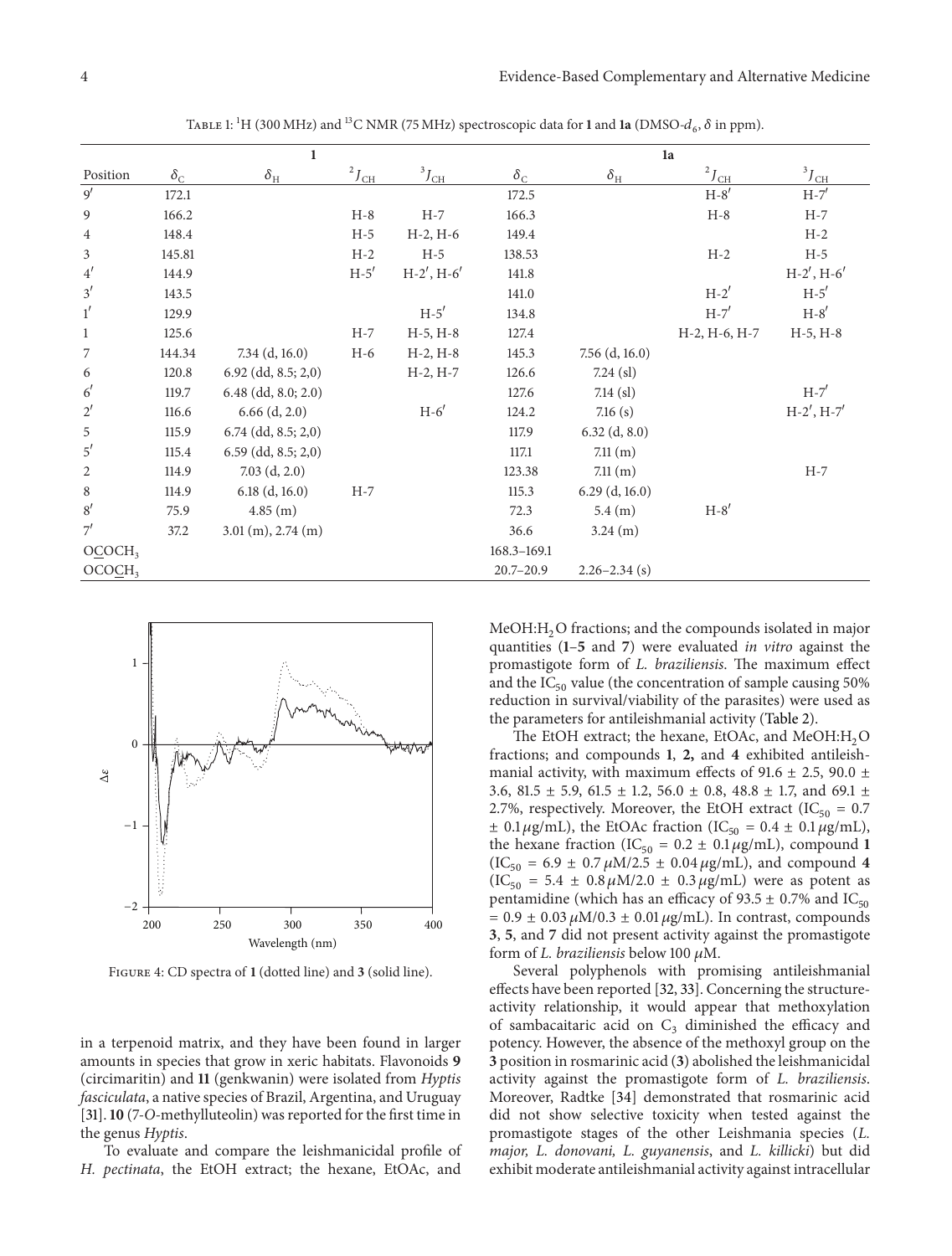#### Evidence-Based Complementary and Alternative Medicine 5

| Treatment                       | $IC_{50}^{\alpha}$ (concentration $\pm$ S.E.M.)           | Maximum effect ( $% \pm$ S.E.M.) |  |
|---------------------------------|-----------------------------------------------------------|----------------------------------|--|
| Pentamidine                     | $0.9 \pm 0.03 \mu M/0.3 \pm 0.01 \mu g/mL$                | $93.5 \pm 0.7$ <sup>**</sup>     |  |
| EtOH extract                    | $0.7 \pm 0.1 \,\mu g/mL$                                  | $91.6 \pm 2.5$ **                |  |
| MeOH: H <sub>2</sub> O fraction | $3.9 \pm 1.5 \,\mu g/mL$                                  | $61.5 \pm 1.2$ <sup>**</sup>     |  |
| <b>AcOEt</b> fraction           | $0.4 \pm 0.1 \,\mu g/mL$                                  | $81.5 \pm 5.9$ <sup>**</sup>     |  |
| Hexane fraction                 | $0.2 \pm 0.1 \,\mu g/mL$                                  | $90.0 \pm 3.6$ **                |  |
| 1                               | $6.9 \pm 0.7 \,\mu\text{M}/2.5 \pm 0.04 \,\mu\text{g/mL}$ | $56.0 \pm 0.8$ <sup>**</sup>     |  |
| $\overline{2}$                  | $>100 \mu M / > 36.0 \mu g/mL$                            | $48.8 \pm 1.7***$                |  |
| 3                               | $>100 \mu M / > 36.0 \mu g/mL$                            | <b>NA</b>                        |  |
| $\overline{\mathbf{4}}$         | $5.4 \pm 0.8 \,\mu\text{M}/2.0 \pm 0.3 \,\mu\text{g/mL}$  | $69.1 \pm 2.7$ <sup>**</sup>     |  |
| 5                               | $>100 \mu M / > 20.8 \mu g/mL$                            | NA                               |  |
| 7                               | $>100 \mu M / > 31.4 \mu g/mL$                            | NA                               |  |

<span id="page-4-0"></span>Table 2: Effect of extract, fractions, and compounds isolated from *H. pectinata* against promastigotes of *L. braziliensis*.

Data are reported as the mean  $\pm$  S.E.M. Differences with a  $*P$  value < 0.05 were considered significant relative to the 0.1% DMSO group.

IC<sup>50</sup> is the concentration required to give 50% mortality, calculated by linear regression analysis from the *Kc* values at the concentrations employed. NA: the compound is not active.

amastigotes. Although the caffeic acid esters assessed in this study (**5** and **7**) have not shown leishmanicidal activity against the promastigotes of *L. braziliensis* [\[35](#page-6-6)] they showed that other caffeic acid esters (1-methylbutyl caffeate, 1'methylhexyl caffeate and 1 -methyloctyl caffeate) were active against the axenic amastigote forms of *L. amazonensis*, with IC<sub>50</sub> values of 2.0  $\pm$  0.1, 10.0  $\pm$  0.4 and 1.8  $\pm$  0.1  $\mu$ M, respectively.

Sambacaitaric acid (1),  $[\alpha]_D = +30$  (*c* 0.001, MeOH), IR (KBr)  $v_{\text{max}}$ : 3435 (OH), 1658 (C=O), 1524, (C=C from aromatic rings). <sup>1</sup>H NMR (DMSO- $d_6$ , 300 MHz, see [Table 1\)](#page-3-0), <sup>13</sup>C NMR (DMSO- $d_6$ , 75 MHz, see [Table 1\)](#page-3-0). HRESIMS (negative mode)  $m/z$  359.0761 [M-H]<sup>+</sup> (C<sub>18</sub>H<sub>15</sub>O<sub>8</sub>).

3-O-methyl-sambacaitaric acid (2),  $[\alpha]_D$  = +10 (c 0.001, MeOH), <sup>1</sup>H NMR (300 Mz, DMSO):  $\delta$  7.35 (1H, d, J = 15.9 Hz, H-7); 7.01 (1H, d,  $J = 2.1$  Hz, H-2), 6.91 (1H, dd,  $J = 8.1$ ; 2.1 Hz, H-6), 6.73 (1H, d,  $J = 8.1$  Hz, H-5), 6.66 (1H, d,  $J = 2.1$  Hz, H-2'), 6.58 (1H, d,  $J = 8.1$  Hz, H-5'), 6.48 (1H, dd,  $J = 8.1$ ; 2.1 Hz, H-6<sup>'</sup>), 6.18 (1H, d,  $J = 15.9$  Hz, H-8), 8.83 (1H, m; H-8<sup>'</sup>), 3.02 and 2.73 (2H, m, H-7<sup>'</sup>). <sup>13</sup>C NMR (75 Mz, DMSO): δ 172.6 (C-9'), 166.7 (C-9), 148.2 (C-4), 146.3 (C-3), 145.3 (C-3 ), 144.5 (C-7), 143.89 (C-4 ), 130.5 (C-1 ), 126.1 (C-1), 121.3 (C-6), 120.1 (C-6 ), 116.9 (C-2 ), 116.3 (C-5), 115.8 (5 ), 115.5 (C-2), 115.3 (C-8), 76.6 (C-8'), 56.9 (OCH3), 37.8 (C-7').

Rosmarinic acid (3),  $[\alpha]_D = +10$  (*c* 0.001, MeOH), UV  $\lambda_{\text{max}}$  242, 324. IR (KBr)  $v_{\text{max}}$ : 3382 (OH), 1697 (C=O), 1606, 1522 (C=C from aromatic rings). LC-ESI-MS (negative mode)  $m/z$  359  $[M-H]^+$  (C<sub>18</sub>H<sub>16</sub>O<sub>8</sub>).

3-O-methyl-rosmarinic acid (4),  $[\alpha]_D$  = +10 (*c* 0.001, MeOH), UV  $\lambda_{\text{max}}$  253, 340. IR (KBr)  $v_{\text{max}}$ : 3394 (OH), 1692 (C=O), 1603, 1520 (C=C from aromatic rings). LC-ESI-MS (negative mode)  $m/z$  373 [M-H]<sup>+</sup> (C<sub>19</sub>H<sub>18</sub>O<sub>8</sub>).

Ethyl caffeate (5) UV  $\lambda_{\text{max}}$  283, 337. IR (KBr)  $v_{\text{max}}$ : 3397 (OH), 1678 (C=O), 1605, 1520 (C=C from aromatic rings). LC-ESI-MS (negative mode)  $m/z$  207 [M-H]<sup>+</sup> (C<sub>11</sub>H<sub>12</sub>O<sub>4</sub>).

Nepetoidin A (**6**) UV  $\lambda_{\text{max}}$  249, 340. IR (KBr)  $v_{\text{max}}$ : 3418 (OH), 1680 (C=O), 1603, 1520 (C=C from aromatic rings). LC-ESI-MS (negative mode)  $m/z$  313 [M-H]<sup>+</sup> (C<sub>17</sub>H<sub>14</sub>O<sub>6</sub>).

Nepetoidin B (7) UV  $\lambda_{\text{max}}$  251, 340. IR (KBr)  $v_{\text{max}}$ : 3382 (OH), 1701 (C=O), 1604, 1516 (C=C from aromatic rings). LC-ESI-MS (negative mode)  $m/z$  313 [M-H]<sup>+</sup> (C<sub>17</sub>H<sub>14</sub>O<sub>6</sub>).

Cirsiliol (**8**) UV  $\lambda_{\text{max}}$  272, 346. IR (KBr)  $v_{\text{max}}$ : 3419 (OH), 1650 (C=O), 1600, (C=C from aromatic rings). LC-ESI-MS (negative mode)  $m/z$  329 [M-H]<sup>+</sup> (C<sub>17</sub>H<sub>14</sub>O<sub>7</sub>).

Circimaritin (9) UV  $\lambda_{\text{max}}$  274, 336. IR (KBr)  $v_{\text{max}}$ : 3434 (OH), 1652 (C=O), 1599, (C=C from aromatic rings). LC-ESI-MS (negative mode)  $m/z$  313 [M-H]<sup>+</sup> (C<sub>17</sub>H<sub>14</sub>O<sub>6</sub>).

7-O-methylluteolin (10) UV  $\lambda_{\text{max}}$  254, 349. IR (KBr)  $v_{\text{max}}$ : 3397 (OH), 1664 (C=O), 1601, 1507 (C=C from aromatic rings). LC-ESI-MS (negative mode) *m/z* 299 [M-H]<sup>+</sup>  $(C_{16}H_{12}O_6).$ 

Genkwanin (11) UV  $\lambda_{\text{max}}$  267, 338. IR (KBr)  $v_{\text{max}}$ : 3445 (OH), 1670(C=O), 1608, 1504 (C=C from aromatic rings). LC-ESI-MS (negative mode)  $m/z$  283 [M-H]<sup>+</sup> (C<sub>16</sub>H<sub>12</sub>O<sub>5</sub>).

#### **4. Conclusions**

The chemical study of leaves from *Hyptis pectinata* resulted in the isolation of two new compounds, sambacaitaric acid (**1**) and 3-*O*-methyl-sambacaitaric acid (**2**), and nine known compounds, rosmarinic acid (**3**), 3-*O*-methyl-rosmarinic acid (**4**), ethyl caffeate (**5**), nepetoidin A (**6**), nepetoidin B (**7**), cirsiliol (**8**), circimaritin (**9**), 7-*O*-methylluteolin (**10**), and genkwanin (**11**). The EtOH extract, the hexane, EtOAc, and MeOH:H2O fractions; and compounds **<sup>1</sup>**, **2,** and **<sup>4</sup>** exhibited antileishmanial activity; compound **1** was as potent as pentamidine. In contrast, compounds **3**, **5**, and **7** did not present activity against the promastigote form of *L. braziliensis* below 100  $\mu$ M. The activity of the EtOAc fraction can be partially attributed to the isolated compounds**1**, **2,** and **4**.

#### **Conflict of Interest**

The authors declare that they have no conflict of interests.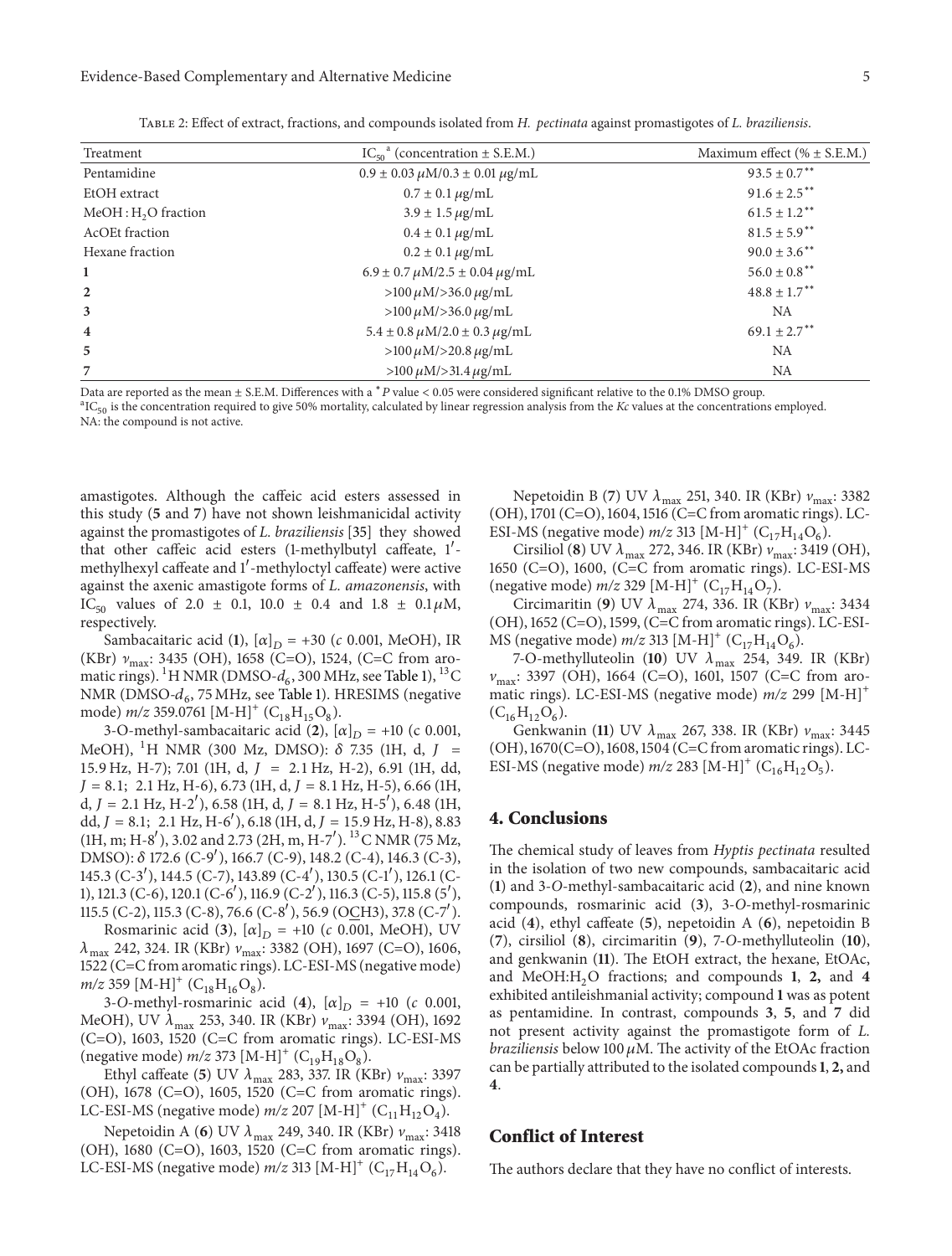#### **Acknowledgments**

The authors thank CNPq (TMSS and CAC research fellowships), CAPES and FACEPE (PRONEM APQ-1232.1.06/10 grant number) for financial support and the CENAPESQ and CETENE analytical centers for the recorded data they kindly provided. TMSS also thanks PRPPG-UFRPE for their kind financial support through a fellowship. The authors also thank Dr. Clecio de Souza Ramos for CD analysis.

#### <span id="page-5-0"></span>**References**

- <span id="page-5-1"></span>[1] R. M. Harley, S. Atkins, A. L. Budantsev et al., "Labiatae," in *The Families and Genera of Vascular Plants*, K. Kubitzki, Ed., pp. 167– 275, Springer, New York, NY, USA, 2004.
- <span id="page-5-2"></span>[2] L. J. R. P. Raymundo, C. C. Guilhon, D. S. Alviano et al., "Characterisation of the anti-inflammatory and antinociceptive activities of the *Hyptis pectinata* (L.) Poit essential oil," *Journal of Ethnopharmacology*, vol. 134, no. 3, pp. 725–732, 2011.
- <span id="page-5-3"></span>[3] R. F. Harley, F. França, and J. S. Santos, "Lamiaceae," Lista de Espécies da Flora do Brasil, Rio de Janeiro, Brazil, 2010, [http://floradobrasil.jbrj.gov.br/jabot/floradobrasil/FB142.](http://floradobrasil.jbrj.gov.br/jabot/floradobrasil/FB142)
- <span id="page-5-4"></span>[4] C. D. F. C. B. R. de Almeida and U. P. de Albuquerque, "Checklist of the family Lamiaceae in Pernambuco, Brazil," *Brazilian Archives of Biology and Technology*, vol. 45, no. 3, pp. 343–353, 2002.
- <span id="page-5-5"></span>[5] I. J. L. D. Basílio, M. D. F. Agra, E. A. Rocha, C. K. A. Leal, and H. F. Abrantes, "Estudo farmaco botânico comparativo das folhas de *Hyptis pectinata* (L.) Poit. e *Hyptis suaveolens* (L.) Poit. (Lamiaceae)," *Acta Farmaceutica Bonaerense*, vol. 25, no. 4, pp. 518–525, 2006.
- <span id="page-5-6"></span>[6] R. Pereda-Miranda, L. Hernández, M. J. Villavicencio et al., "Structure and stereochemistry of pectinolides A-C, novel antimicrobial and cytotoxic 5,6-dihydro-α-pyrones from *Hyptis pectinata*," *Journal of Natural Products*, vol. 56, no. 4, pp. 583– 593, 1993.
- <span id="page-5-7"></span>[7] P. F. C. Nascimento, W. S. Alviano, A. L. C. Nascimento et al., "*Hyptis pectinata* essential oil: chemical composition and anti-*Streptococcus mutans* activity," *Oral Diseases*, vol. 14, no. 6, pp. 485–489, 2008.
- <span id="page-5-8"></span>[8] K. Malan, Y. Pelissier, C. Marion, A. Blaise, and J. M. Bessiere, "The essential oil of *Hyptis pectinata*," *Planta medica*, vol. 54, no. 6, pp. 531–532, 1988.
- <span id="page-5-9"></span>[9] A. C. C. D. Lisboa, I. C. M. Mello, R. S. Nunes et al., "Antinociceptive effect of *Hyptis pectinata* leaves extracts," *Fitoterapia*, vol. 77, no. 6, pp. 439–442, 2006.
- <span id="page-5-10"></span>[10] A. Rojas, L. Hernandez, R. Pereda-Miranda, and R. Mata, "*Screening* for antimicrobial activity of crude drug extracts and pure natural products from Mexican medicinal plants," *Journal of Ethnopharmacology*, vol. 35, no. 3, pp. 275–283, 1992.
- <span id="page-5-11"></span>[11] G. B. Melo, R. L. Silva, V. A. Melo et al., "Proliferative effect of the aqueous extract of *Hyptis pectinata* on liver regeneration after partial hepatectomy in rats," *Acta Cirurgica Brasileira*, vol. 21, no. 1, pp. 33–36, 2006.
- [12] M. D. Bispo, R. H. V. Mourão, E. M. Franzotti et al., "Antinociceptive and antiedematogenic effects of the aqueous extract of *Hyptis pectinata* leaves in experimental animals," *Journal of Ethnopharmacology*, vol. 76, no. 1, pp. 81–86, 2001.
- <span id="page-5-12"></span>[13] M. F. Arrigoni-Blank, R. Silva-Mann, D. A. Campos et al., "Morfological, agronomical and pharmacological characterization of *Hyptis pectinata* (L.) Poit germplasm," *Brazilian Journal Pharmacognosy*, vol. 15, no. 4, pp. 298–303, 2005.
- <span id="page-5-13"></span>[14] M. M. Iwu, J. E. Jackson, and B. G. Schuster, "Medicinal plants in the fight against leishmaniasis," *Parasitology Today*, vol. 10, no. 2, pp. 65–68, 1994.
- <span id="page-5-14"></span>[15] V. S. Amato, F. F. Tuon, H. A. Bacha, V. A. Neto, and A. C. Nicodemo, "Mucosal leishmaniasis. Current scenario and prospects for treatment," *Acta Tropica*, vol. 105, no. 1, pp. 1–9, 2008.
- <span id="page-5-15"></span>[16] C. Baptista, A. O. Schubach, M. F. Madeira et al., "*Leishmania* (Viannia) *braziliensis* genotypes identified in lesions of patients with atypical or typical manifestations of tegumentary leishmaniasis: evaluation by two molecular markers," *Experimental Parasitology*, vol. 121, no. 4, pp. 317–322, 2009.
- [17] E. H. Gomes Rodrigues, M. E. Felinto de Brito, M. G. Mendonça et al., "Evaluation of PCR for diagnosis of American cutaneous leishmaniasis in an area of endemicity in Northeastern Brazil," *Journal of Clinical Microbiology*, vol. 40, no. 10, pp. 3572–3576, 2002.
- <span id="page-5-16"></span>[18] A. C. Tojal da Silva, E. Cupolillo, Â. C. Volpini, R. Almeida, and G. A. Sierra Romero, "Species diversity causing human cutaneous leishmaniasis in Rio Branco, state of Acre, Brazil," *Tropical Medicine and International Health*, vol. 11, no. 9, pp. 1388–1398, 2006.
- <span id="page-5-17"></span>[19] J. Mishra, A. Saxena, and S. Singh, "Chemotherapy of leishmaniasis: past, present and future," *Current Medicinal Chemistry*, vol. 14, no. 10, pp. 1153–1169, 2007.
- <span id="page-5-18"></span>[20] M. García, L. Monzote, A. M. Montalvo, and R. Scull, "Screening of medicinal plants against *Leishmania amazonensis*," *Pharmaceutical Biology*, vol. 48, no. 9, pp. 1053–1058, 2010.
- <span id="page-5-19"></span>[21] H. Rangel, F. Dagger, A. Hernandez, A. Liendo, and J. A. Urbina, "Naturally azole-resistant *Leishmania braziliensis* promastigotes are rendered susceptible in the presence of terbinafine: comparative study with azole-susceptible *Leishmania mexicana* promastigotes," *Antimicrobial Agents and Chemotherapy*, vol. 40, no. 12, pp. 2785–2791, 1996.
- <span id="page-5-20"></span>[22] S. Baba, N. Osakabe, M. Natsume, and J. Terao, "Orally administered rosmarinic acid is present as the conjugated and/or methylated forms in plasma, and is degraded and metabolized to conjugated forms of caffeic acid, ferulic acid and *m*-coumaric acid," *Life Sciences*, vol. 75, no. 2, pp. 165–178, 2004.
- <span id="page-5-21"></span>[23] M. S. Xiang, H. Su, J. Hu, and Y. Yan, "Isolation, identification and determination of methyl caffeate, ethyl caffeate and other phenolic compounds from *Polygonum amplexicaule* var. *sinense*," *Journal of Medicinal Plant Research*, vol. 5, no. 9, pp. 1685–1691, 2011.
- <span id="page-5-22"></span>[24] T. Nakanishi, M. Nishi, A. Inada et al., "Two new potent inhibitors of xanthine oxidase from leaves of *Perilla frutescens* britton var. acuta kudo," *Chemical and Pharmaceutical Bulletin*, vol. 38, no. 6, pp. 1772–1774, 1990.
- <span id="page-5-23"></span>[25] K. A. Abdelshafeek, F. Abdelrahem, M. A. Elwahsh, and I. A. Abdelkhalek, "Investigation of the flavonoidal constituents and insecticidal activity of *Teucrium zanonii.*," *Pharmacognosy Research*, vol. 1, no. 6, pp. 410–416, 2009.
- <span id="page-5-24"></span>[26] I. Masterova, D. Uhrin, V. Kettmann, and V. Suchy, "Phytochemical study of *Salvia officinalis* L," *Chemical Papers*, vol. 43, no. 6, pp. 797–803, 1989.
- <span id="page-5-25"></span>[27] T. Noro, Y. Oda, T. Miyase, A. Ueno, and S. Fukushima, "Inhibitors of xanthine oxidase from the flowers and buds of *Daphne genkwa*," *Chemical and Pharmaceutical Bulletin*, vol. 31, no. 11, pp. 3984–3987, 1983.
- <span id="page-5-26"></span>[28] T. M. S. da Silva, M. G. de Carvalho, and R. Braz-Filho, "Spectroscopy study on structural elucidation of flavonoids